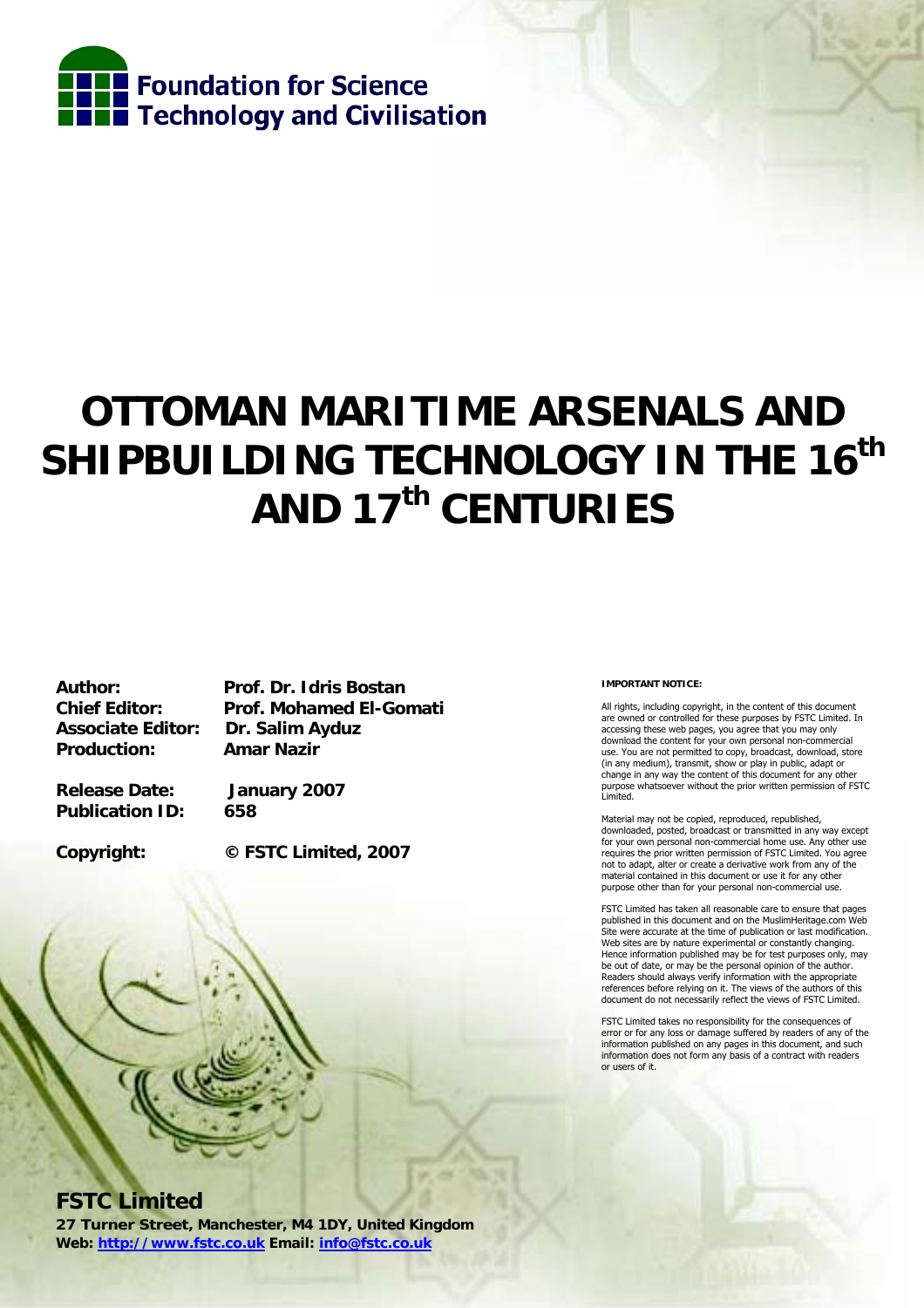## **OTTOMAN MARITIME ARSENALS AND SHIPBUILDING TECHNOLOGY IN THE 16TH AND 17TH CENTURIES BY PROF. DR. IDRIS BOSTAN\***

This article was first published in the Great Ottoman-Turkish Civilisation (Ed. K. Cicek and others, Ankara: Yeni Turkiye, 2000, vol. III, 735-744). We are grateful to Idris Bostan, author of the article and Yeni Turkiye, publisher of the Encyclopaedia, for allowing publication.

The Ottoman state that was founded as a small principality in northwest Anatolia expanded its territories towards the west and the north and reached the coast within a short time period. Thus they made use of the knowledge and experience of such Anatolian principalities as Karesiogullari, Aydinogullari, Menteseogullari and Candarogullari. Besides, they utilised naval bases that were seized from the Byzantine Empire such as, Izmit, Karamursel, Gemlik and Edincik.1 With the inclusion of Gallipoli into Ottoman domination and with the restoration and reparation (1390) of the dockyard by Yildirim Bayezid, the Ottomans acquired a maritime arsenal for the first time. They then started activities to protect their territories against the Venetian and Genoese fleets, rival to them in the seas.

While the conquest of Istanbul was a step for the Ottoman state to extend its hegemony worldwide, Ottoman navigation gained a new centre. The new centre of the state, Istanbul, started to develop as the centre of Ottoman navigation. Sultan Mehmet the Conqueror, having noticed the mild and deep waters of the Golden Horn appropriate for a maritime arsenal, appointed the Commander of the Navy, Hamza Pasha, for the construction of a maritime arsenal in the Haskoy side of the Kasimpasa River. So, the first maritime arsenal, which was composed of a few sections, a mosque and a hall of audience started to be built. Many carpenters, sailors and artists were brought from the coastal areas of the Empire to Istanbul to enable the continuation of the activities of this maritime arsenal.2

The term *tersane* has entered the Turkish language after many usages of the Arabic word *dar al-Sina'a* by various Mediterranean countries throughout centuries. It was used by the Spanish as *ataruzana, arsenal* darsena, by the Portugese darsenale, drasena, by the Italians arsenale, darsena and by the Maltese tarzna, tarznar. The Ottomans were using the word "port" instead of maritime arsenal, but from the beginning of the sixteenth century onwards, they started to use the term *tershane* or *tersane* which was similar to the Italian usage of the word<sup>3</sup>

The pictures of the late fifteenth century, depicting galleys anchored or repaired in the Golden Horn, point to the fact that the arsenal was functioning. The Ottoman fleet which was built in the Gallipoli Maritime Arsenal

<sup>\*</sup> Istanbul University, Faculty of Letters, Istanbul –Turkey.

<sup>&</sup>lt;sup>1</sup> For a detailed explanation *at* the navigation experiences of the Anatolian principalities, see Halil Inalcik, 'The Rise of the Maritime Principalities in Anatolia, Byzantium and the Crusades". The Middle East and the Balkan under the Ottoman Empire, (Bloomington 1987), pp. 309-341.

<sup>&</sup>lt;sup>2</sup> For the establishment and history of the Istanbul Maritime Arsenal, see Idris Bostan, *Osmanli Bahriye Teskilati: XVII. Yüzyılda Tersâne-i* Âmire [Ottoman Naval Organization: The Main Maritime Arsenal in the Seventeenth Century], [Ankara 1992), pp. 1-14. See also W. Muller-Wiener. "Zur Geschichte des Tersane-i Amire in Istanbul," Turkische Miszellen, Robert Anhegger Armagani, (Istanbul 1987), pp. 253-273.

<sup>&</sup>lt;sup>3</sup> On the etymology of the term, sec H-R Kahane- A. Tietze, *The Lingua Franca in the Levant, Turkish Nautical Terms of Italian and Greek* Origin, (Urbana 1958), pp. 428-430.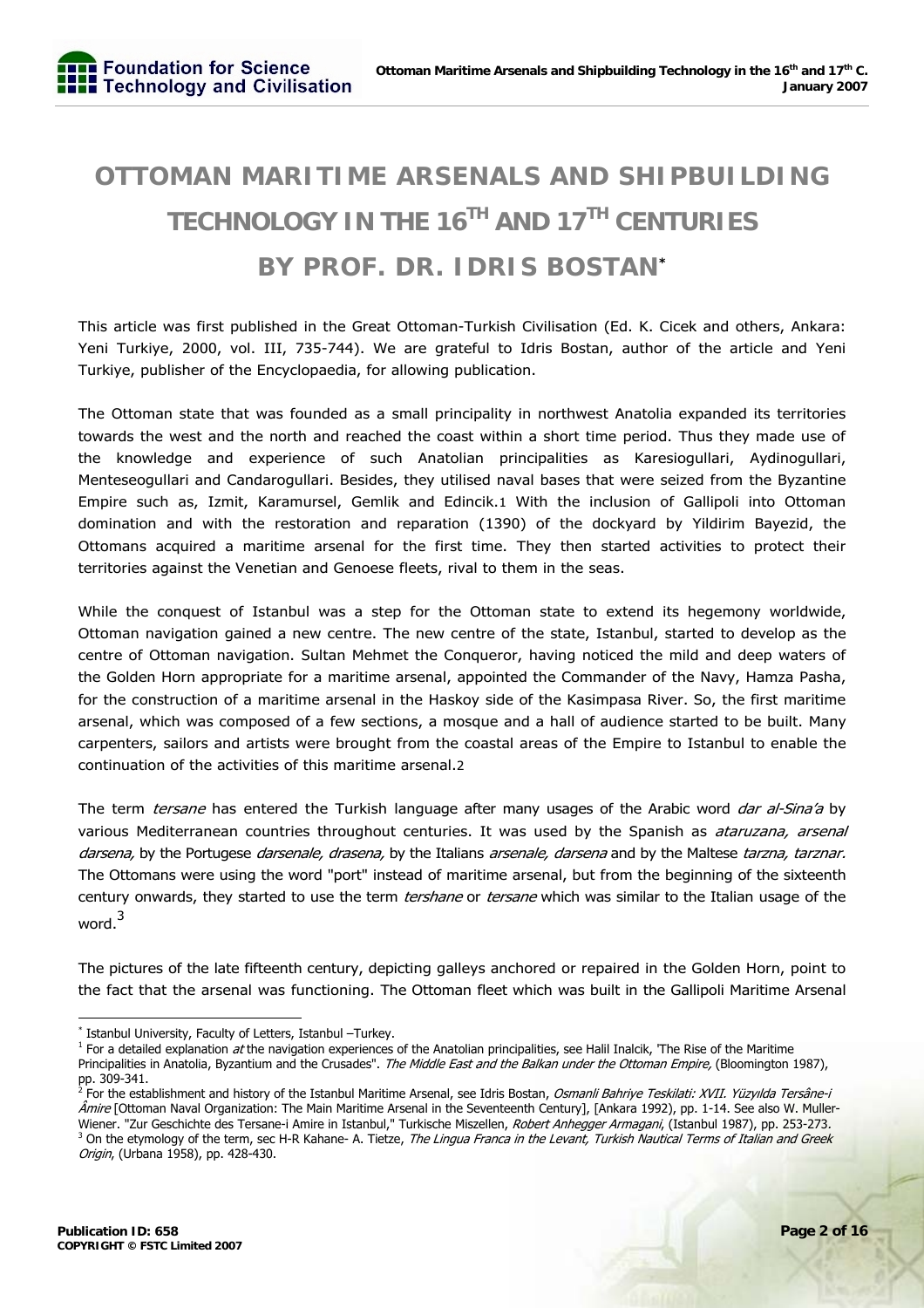that continued to be the Ottoman naval base in this period and the newly-established Istanbul maritime arsenal (Figure 1) dominated the Black Sea and seized Otranto under the command of Gedik Ahmed Pasha (1480). The maritime arsenal was enlarged during the reign of Sultan Bayezid II and many ships that engaged in wars with the Venetians were built here under the supervision of Kemal Reis.



Figure 1. The Imperial Arsenal (Halic) map drawn by Velican in the XVIth century. Hunername minyaturleri ve sanatcilari. Istanbul: Yapi ve Kredi Bankasi, 1969.

#### **The Expansion of the Istanbul Maritime Arsenal in the Sixteenth Century**

The fundamental modification in the Istanbul Maritime Arsenal was made during the reign of Sultan Selim I, who wanted to be strong in the seas as well as in the lands, and sought to expand the Istanbul Maritime Arsenal to have a greater fleet. Upon his return from the *Caldiran* campaign, he expressed his views to the Grand Vizier Pirî Mehmed Pasha as follows: "If these scorpions (Christians) are occupying the seas with their ships, if the flags of Doge of Venice, the Pope and the kings of France and Spain are waved in the coasts of Thrace, this is because of our tolerance. I want a very strong navy large in number as well." Upon this, Pirî Pasha replies as follows: "My Excellency, you just stated what I would like to present. Scold me, especially, when we come to your presence with the other viziers. Order immediately for the construction of a maritime arsenal and five-hundred warships. The Franks will be frightened when they hear this news. You will see that before the completion of the yards and the laying out to the sea of forty galleys, they will come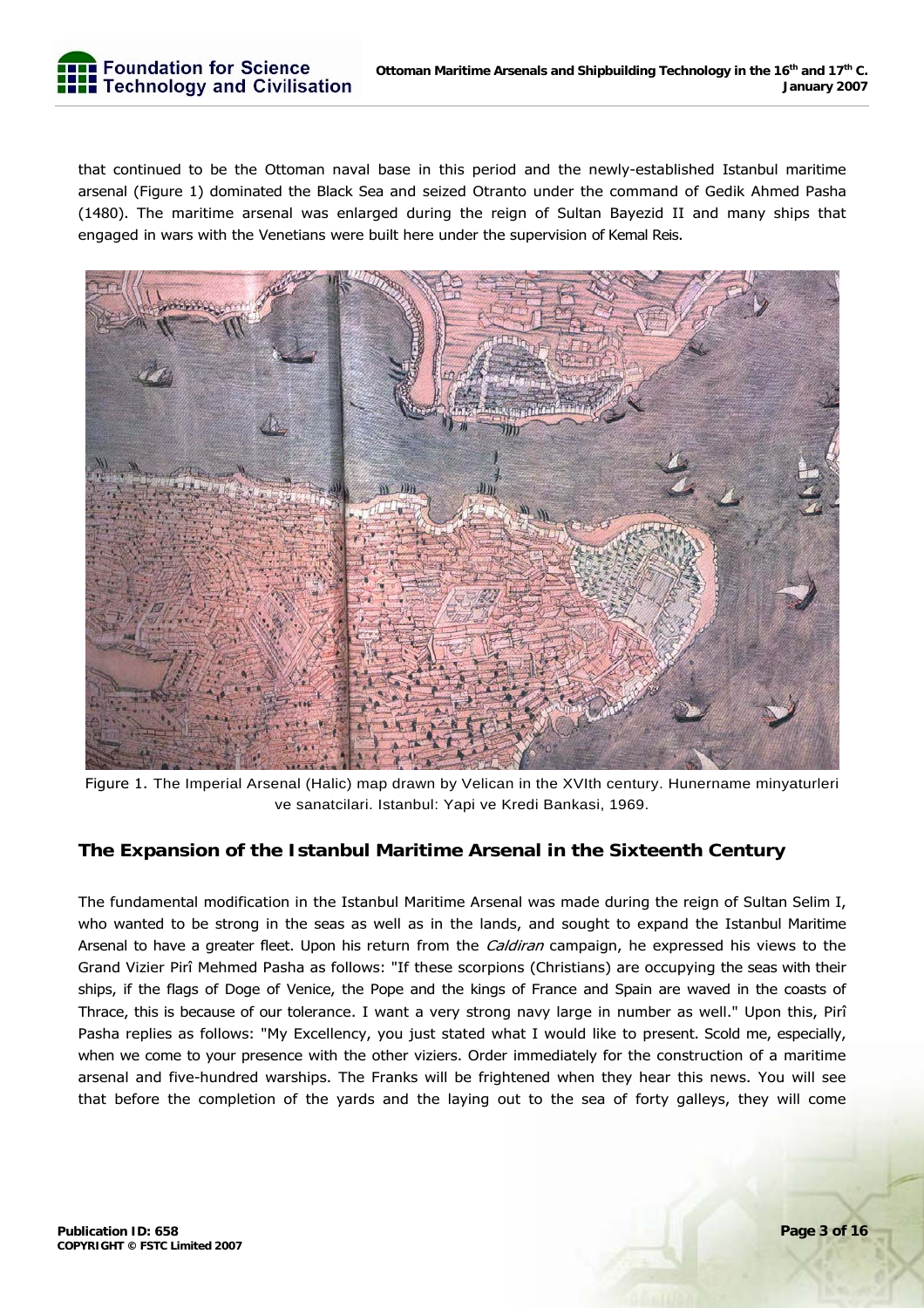Foundation for Science **E.E.** Technology and Civilisation

demanding for the renewal of the treaties and payment of taxes. By this way, most of our expenditures will be met by their payments."<sup>4</sup>

After these meetings, they paid attention to the maritime arsenal and naval affairs. The maritime arsenal construction that had started in the area extending from Galata to Kagithane River under the supervision of Admiral Ja'far was completed in 1515. In this construction, 50,000 coins were spent for each section and 150 ships were ordered to be built. By this way, the Galata (Golden Horn, Istanbul) maritime arsenal that would serve as the constructive and administrative centre of the navy was established.

During this period, the Ottoman sultans paid utmost attention to navigation and from the reign of Bayezid II onwards, they pursued policies towards the Mediterranean and the Black Sea on the one hand and towards the Red Sea and Indian Ocean, on the other.

In the beginning of the sixteenth century when the Ottomans turned towards the south, Sultan Selim stated his views to the famous scientist, Kemal Pashazade (later the Head of Ulema) as follows:

"I wish to increase the number of maritime arsenals to three hundred. They should extend from *Hisar* Kagithane and this is the way it should be. I hope to conquer European countries." Kemal Pashazade replied by emphasising the necessity of a strong maritime to establish a strong state.<sup>5</sup>

As a matter of fact, Sultan Selim I had turned its attention towards the seas when he came back from the Egyptian campaign. He had previously seized important ports in the Eastern Mediterranean, as Syria and Egypt and he regarded it as vital to conquer Rhodes which was on the route that connected these states to the Ottoman Empire. Because it was necessary to stop the Saint-Jean L. Hospitality knights of Rhodes, who would possibly threaten the commercial ships passing through, and to provide for the security of those who would visit the Holy Land. To this end, it was crucial to have Rhodes and other islands under the Ottoman control. Thus realising this fact, Sultan Selim I spent his last years with the preparation of a huge fleet. However, the conquest of Rhodes was accomplished by his son, Sultan Suleyman the Magnificent.

The Main Maritime Arsenal continued its development during the times of Sultan Suleyman and his son, Selim II. During the times of Hayreddin Barbarossa Pasha (Figure 2) and other famous seamen that he trained, the Arsenal served as the central base of the fleet which materialised the Ottoman hegemony. In this period, the maritime arsenal extended from Azapkapisi to Haskoy. Among its outhouses were sections that were approximately two hundred in number where shipbuilding and reparation took place, various ammunition depots, production studios, administrative buildings, a mosque, a dungeon, a bathhouse and fountains. With these facilities provided, the Istanbul Maritime Arsenal became the most famous one worldwide in the sixteenth century. A similar one existed only in Venice.  $\mathstrut^{6}$ 

<sup>&</sup>lt;sup>4</sup> Hammer, *Devlet-i Osmaniye, Tarihi* [The History of the Ottoman state] trans.: M. Ata, (Istanbul 1330), IV, 151-152.<br><sup>5</sup> Seo Lut<sup>fi Dasa, *Asafaâma (Istanbul 13*26), p. 21</sup>

<sup>&</sup>lt;sup>5</sup> See Lutfi Pasa, Asafnâme, (Istanbul 1326), p. 21.

<sup>&</sup>lt;sup>6</sup> Ruggiero Romano, "Economic Aspects of the Construction of Warships in the Sixteenth Century", Crises and Change in the Venetian Economy in the 16<sup>th</sup> and 17<sup>th</sup> Centuries, (ed,: B. Putlan), (London 1968), pp. 59-87.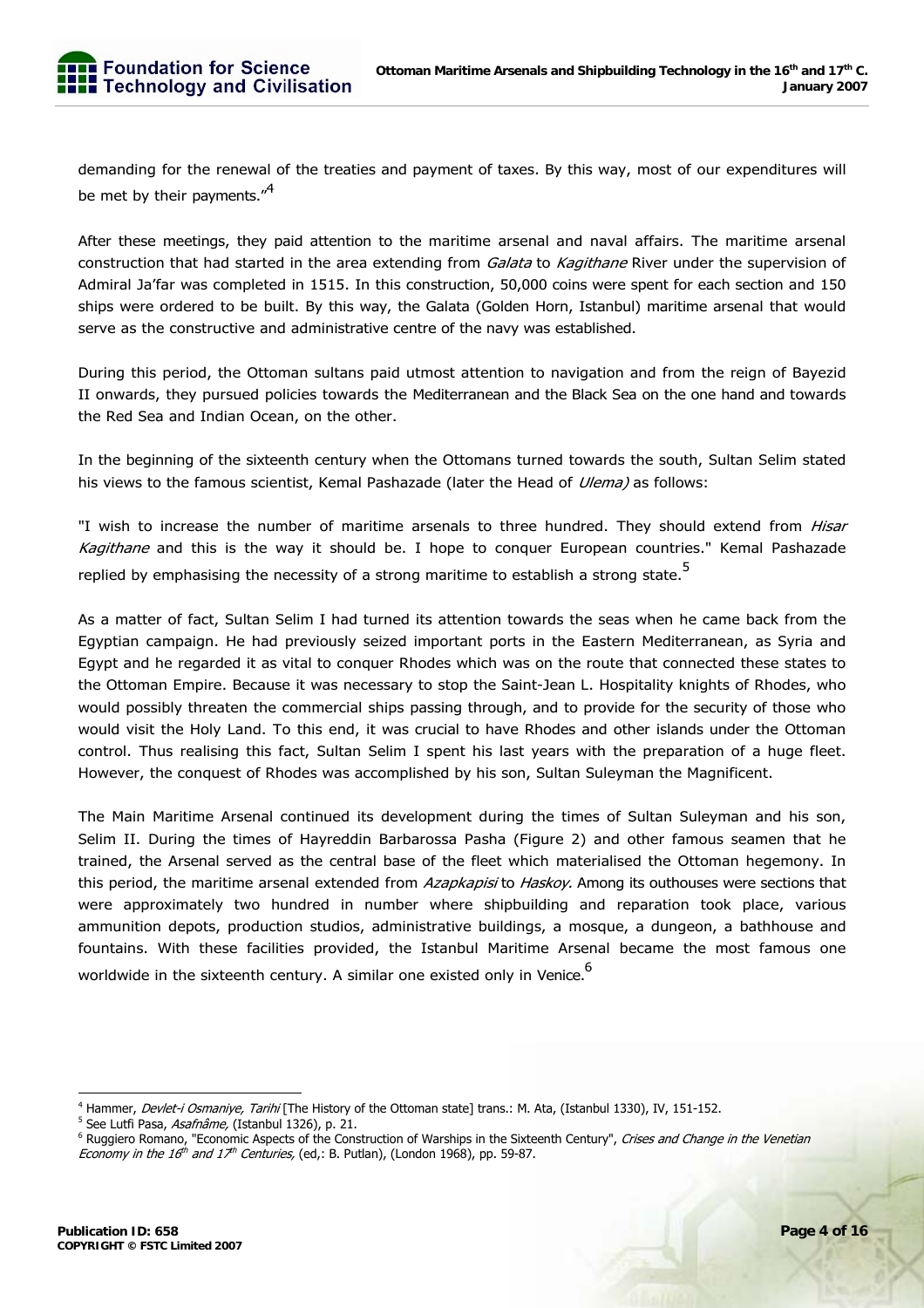

Figure 2. The statue of Barbaros Khayreddin Pasha in Istanbul.

In the development of the Main Maritime Arsenal, known also as the Galata Maritime Arsenal, some Grand Admirals as Guzelce Kasim Pasha, Hayreddin Barbarossa Pasha and Sokullu Mehmed Pasha played an important role.

In a map of Istanbul in Pin Reis's book, Kitab-i Bahriye, among the outhouses of the Galata Maritime Arsenal that extended from Azap Kapisi to Haskoy, were the Meyyit Seaport located in the eastern coast of the Golden horn, Old Hall of Audience, kureklik (the oar warehouse), Hall of Audience, cellar, maritime arsenals and Maritime Arsenal Garden.

From 1515 on, the activities of the maritime arsenal were transferred from Gallipoli to Istanbul and the Galata maritime arsenal had become the central base. The development and the process of shipbuilding activities were possible only through the books of registers. The first of such books that belonged to the years 933- 934, (1527-1528) indicated that the annual revenue provided for the expenses of the Galata Maritime Arsenal were 1,662,377 coins.

The expenses of the Galata Maritime Arsenal comprised the salaries *(mevacibat)* paid to the people who worked in the shipbuilding process such as caulkers, carpenters, *parutiras* (cutters), *makaraci* (pulleyworkers), kumbaraci (bombardiers), haddad (blacksmiths), ustubucu (mop workers), and menders. In addition to that, the *mubayaat* (brokers) spent for the purchase of the necessary inputs to be used for the shipbuilding process, *icarat* (wages) that were paid to the artisans, who worked in the transportation and construction phases. The total population of the Maritime Arsenal ranged around 84 to 89 people during the years 933-934, (1527-1531). According to the accounting books, shipbuilding had continued in the Istanbul Maritime Arsenal between the years 1527-1531.

Between 1527 and 1531, 1530 became the year when the highest amount of ships were constructed. 24 galleys were rebuilt and 8 galleys were repaired. The number of galleys built during this period was 44, and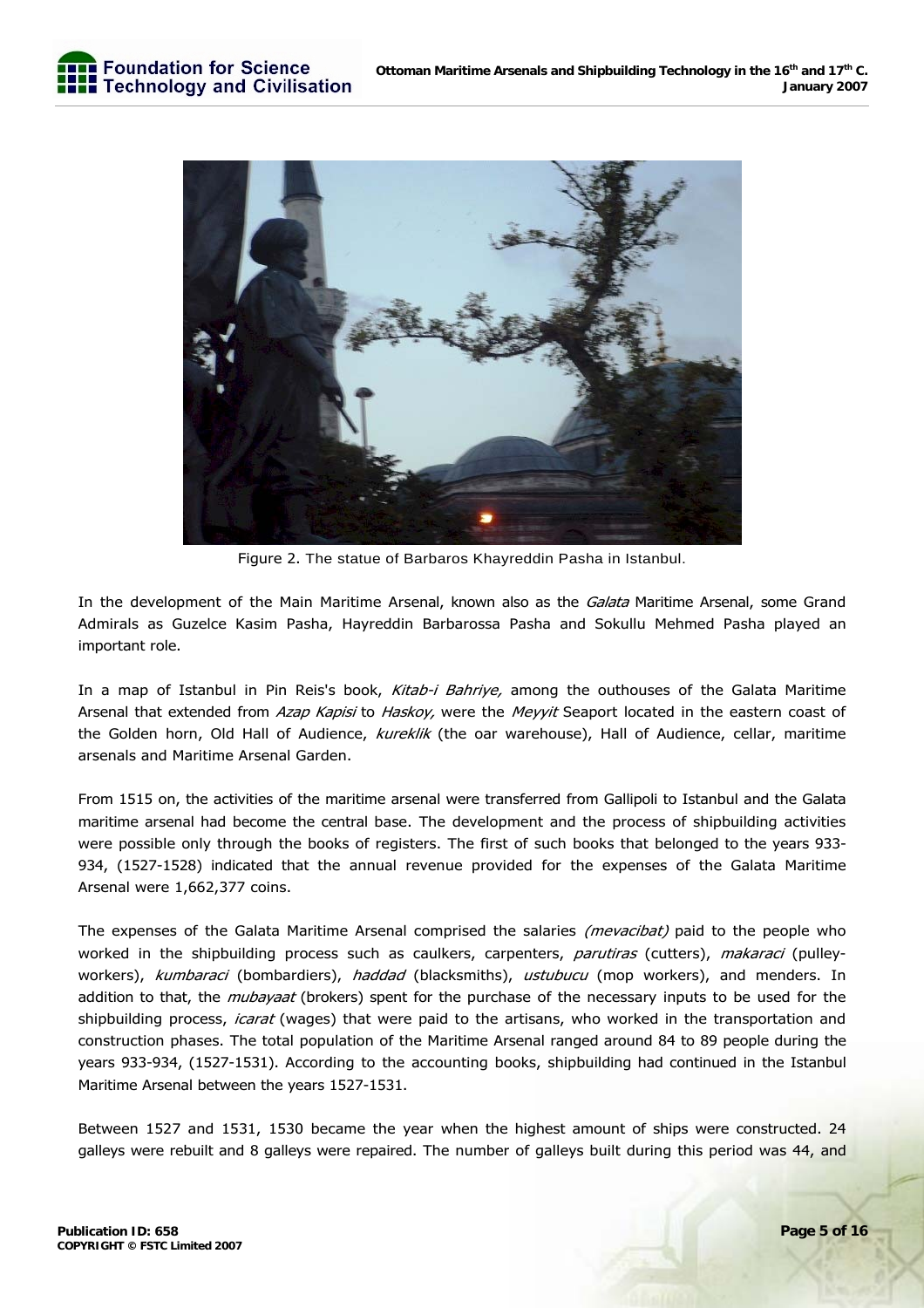repaired 32. Between the years 1527-1530, a stone ship had been built every year and 10-12 cannon ships were regularly repaired. However, small war galleys, called *bastarda*, were not rebuilt and only 8 of them were repaired between 1527 and 1528.

Approximately 60 years later, some changes are seen in the numbers of built and repaired ships. In 1585, the number of built and repaired *bastardas* was 23, galleys were 37. In this year *mavna* (barges), karamursel (small cargo crafts), stone and horse ships that were used in transportation, were also repaired.

The artisans who worked in ship-building were composed of caulkers, carpenters, oar-workers, pulleyworkers, bombardiers, iron-workers, mop-workers and repairers. The number of the artisans that were working at the maritime arsenal on a regular basis was 89. However, when there was a need for craftsmen, they were brought to Istanbul from the coastal areas of the empire and employed at the maritime arsenal.<sup>7</sup>

Until the discovery of steam ships in the nineteenth century, oar-crafts and sail-ships were built in this maritime arsenal. Among them were oar-ships like galleys, small war galleys, firkate (frigates), kalyata (small galleys) and mavna (barges), and sail-ships like kalyon (galleon), burtun (large warships), barca (old large galleys) and agribar (pirate ships). To give an example, it is possible to argue that 1200 ships were built and repaired at the Istanbul Maritime Arsenal in the seventeenth century. In the campaign years, this number naturally increased. (Figure 3)



Figure 3. "Goke" an Ottoman war ship. Miniature taken from Katip Celebi's manuscript Tuhfetü'l-kibar. Topkapi Palace Library, R. 1192.

<sup>&</sup>lt;sup>7</sup> Bostan, *Tersâne-i Âmire,* pp. 3-14. See also Murat Cizakca, "Ottomans and the Mediterranean; An Analysis of the Ottoman Shipbuilding Industry as Reflected by the Arsenal Registers of Istanbul 1529-1650", Le Genti del Mare Mediterrano, (ed,: R. Ragosta), (Napoli 1981).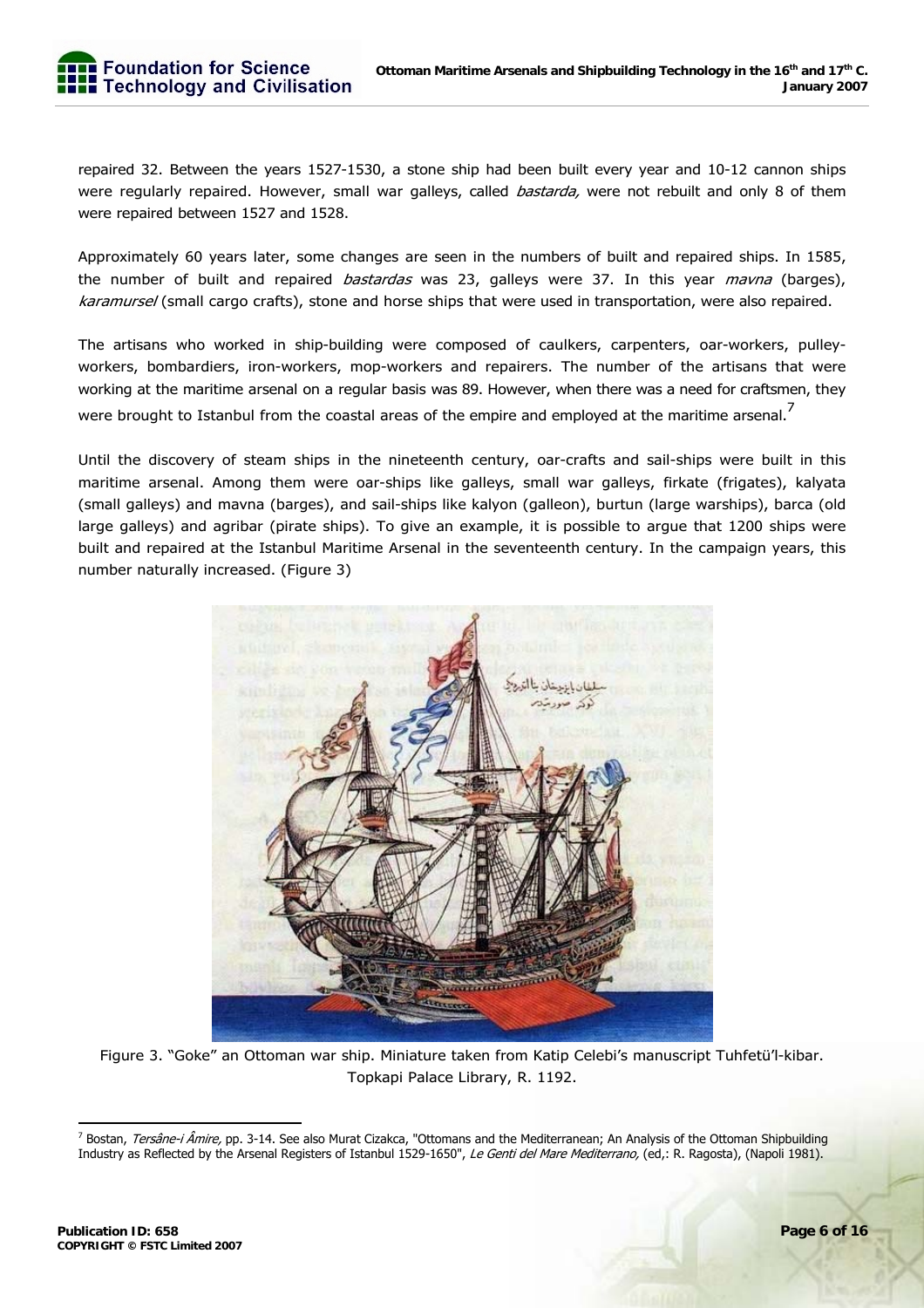

After the defeat at Inebahti in the sixteenth century, there were not any campaigns which necessitated great preparations. However, during the conquest of Crete, the maritime arsenal had become active again. It is possible to see the magnitude of the shipbuilding activity at the state-owned Main Maritime Arsenal of the Ottoman Empire, by comparing it with the maritime arsenals of the other states at that time. In the sixteenth and seventeenth centuries the only comparable maritime arsenal to the Main Maritime Arsenal was in Venice. For instance, while 18 galleys were built at the Venice Maritime Arsenal in 1583, there were 13 small war galleys built in addition to 11 small war galleys 36 galleys repaired at the Main Maritime Arsenal. Towards the end of the seventeenth century, galley-building had almost stopped and the galleys left their places to galleons.8

#### **Main Maritime Arsenal and Its Outhouses**

The renovation and development of the Istanbul Maritime Arsenal in the sixteenth century had started after the creation of the office of the Grand Admiral and in this respect; Guzelce Kasim Pasha had played an important role.

In a map of Istanbul of the sixteenth century, among the outhouses of the Galata Maritime Arsenal that extended from Azap Kapisi to Haskoy, were the Meyvit Seaport located in the eastern coast of the Golden Horn, the *Divanhane* (the Old Hall of Audience), kureklik (oar warehouse), divanhane (the Hall of Audience), the cellar, maritime arsenals and the Maritime Arsenal Garden.<sup>9</sup>

According to Evliya Celebi, during the reign of Sultan Suleyman the Magnificent, among the Maritime Arsenal buildings were the *Baruthane* Tower, 70 captain cellars, oar-houses, seven leaden-cellars, the new divanhane, the Sanbola dungeon, the Cirit Meydanı kasri, the Sahkulu Gate and the Meyyit Seaport gate.<sup>10</sup>

After the defeat of Inebahti (1571), there were some attempts at re-strengthening the fleet and among these efforts was the outhouses added to the Main Maritime Arsenal. In this year, more locations were reserved from the *Has Bahce* that was close to the Arsenal and a maritime arsenal with eight arches was built that would enable the building of eight ships.

Before the time of Sokullu Mehmet Pasha, the area on which the maritime arsenal was built was an unoccupied zone. When he became the Grand Admiral (1546-1550), he built a cellar behind every section to keep the galley equipment and had surrounded the maritime arsenal with a wall the interior of which could be seen only from the sea. $^{11}$ 

#### **The Maritime Arsenal Subdivisions**

For the subdivisions with stocks above them, which were used to build ships and protect the ones that returned from expedition during winter, the term "arsenal" was used. As a matter of fact, in the plan in Kitab-i Bahriye, the term "maritime arsenals" were used to denote maritime arsenal subdivisions. In the

 <sup>8</sup> For more information about the types of ships in the fleet and the number of ships built, see Bostan, *Tersâne-i Amire*, pp. 83-101.<br><sup>9 Diri Dejs Kitab i Babrius, TSMK Boyan 1633, fol. 434a</sup>

<sup>&</sup>lt;sup>9</sup> Piri Reis, *Kitab-i Bahriya, TSMK,* Revan 1633, fol. 434a.<br><sup>10</sup> Evliya Celebi, *Seyahatname,* I, 417.<br><sup>11</sup> Colin H. Imber, "The Navy of Suleyman the Magnificent", *Archivum Ottomanicum*, VI, (Belgium 1980), pp. 239-240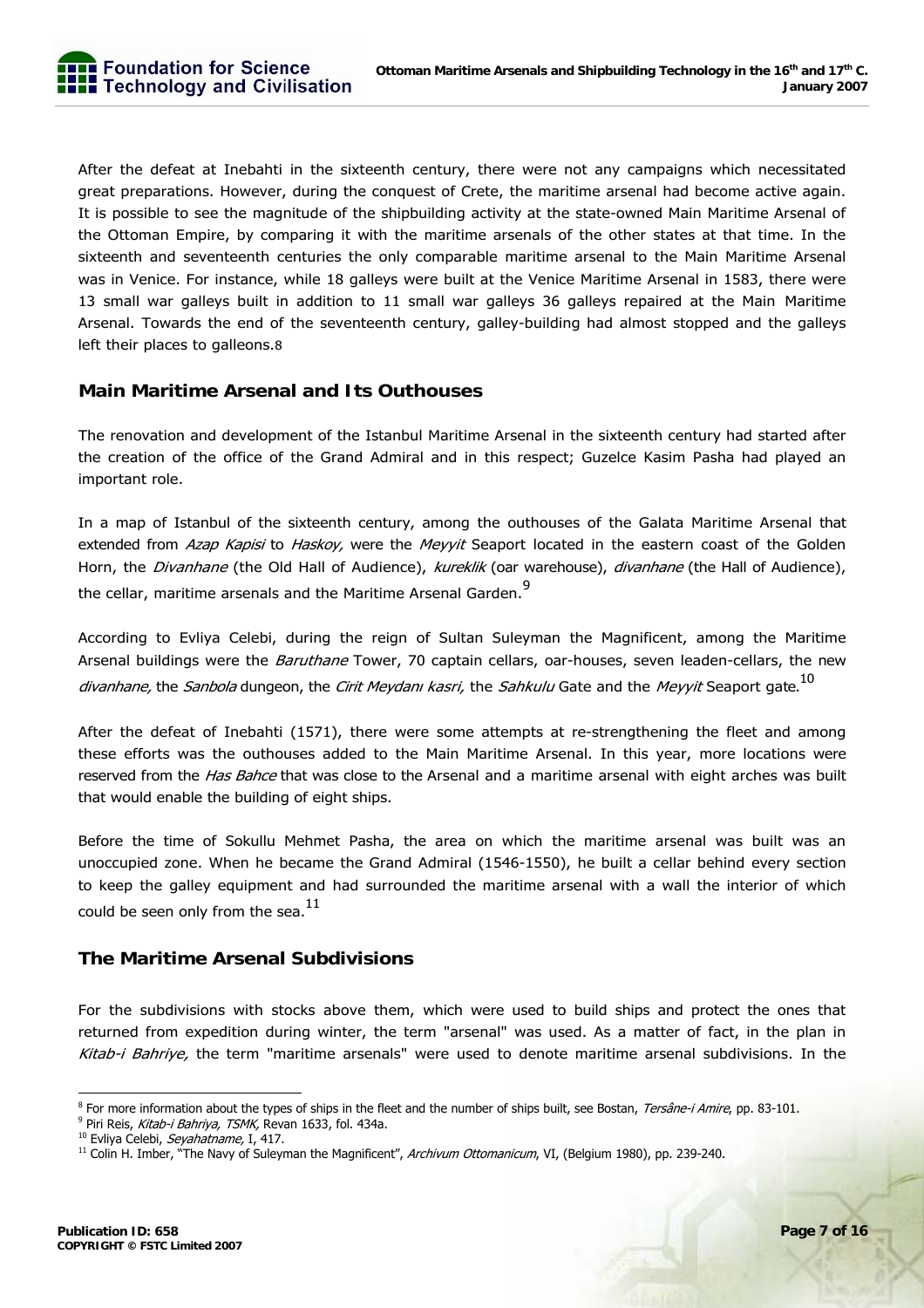books of registers of the Main Maritime Arsenal, the same terms were also used regarding the reparation parts.

It was understood that in the *Galata* Maritime Arsenal, there were 114 sections in 1522 when Rhodes was conquered, 92 in 1534, 123 in 1557, 120 in 1655, 137 in 1668 and 110 divisions (shipbuilding yards) in 1684. Brick, tile and lead were used in the construction of the maritime arsenal sections. Again in these sections, the most repaired parts were the stocks on which the ships were laid and the round balks called *felenk* to lay the ships on stocks and in sea.

#### **The Cellars**

At the beginning, there was only one cellar in the Main Arsenal (Tersane-i Amire). By the beginning of the sixteenth century, it doubled. One of the cellars was called *mahzen-i surb* (the Leaden Cellar) and *anbar-i cub.* Among the equipment that was kept in the Leaden Cellar were various irons, nails, copper pots, leaden plates, hemp ropes, barrels, sail, awning, anchor, cannon, lantern and paper. A leaden cellar was built in 1626, during the time of the admiral of the sea, Catalcali Hasan Pasha (1626-1630). Mahzen-i cub, on the other hand, was used to preserve timber necessary for ship-building.

The account of the ammunition in the cellars was kept by the new supervisor in case there was a change in the supervisor of the main maritime arsenal and then the account was accepted. The book that was kept by the cellar clerk would be registered at the Office of Head Accounting. The maritime arsenal supervisor and the clerk were primarily responsible for the maintenance of the equipment in the cellar, for the big fires in the maritime arsenal were causing great damage.

#### **The Studios**

In the main maritime arsenal there were studios of several branches of art. Among them were carpenters, calligraphers, mopworkers, boat-makers (zevrakcilar) and saw-makers (errekesler). It is possible to have an idea about the magnitude of some studios from the reparations done.

#### **The Chambers**

At the Main Maritime Arsenal there were the chambers of the Maritime Arsenal Stewart, the Maritime Arsenal Supervisor, Maritime Arsenal Agha, and The Clerk of the Leaden Cellar etc. The chamber of the Grand Admiral was at the Hall of Audience. One of the chambers of the Maritime Arsenal Stewart was at the old Hall of Audience and the other small chamber was near the sections close to the old Hall of Audience.

Some of the articles that were used in these chambers were felt, small rug (kalice), velvet, pillow, basin, ewer, jug, round tray, cotton, dining-table, napkin, macramé, large bath-towel, a kind of twilled cotton used for linings (bogasi) etc.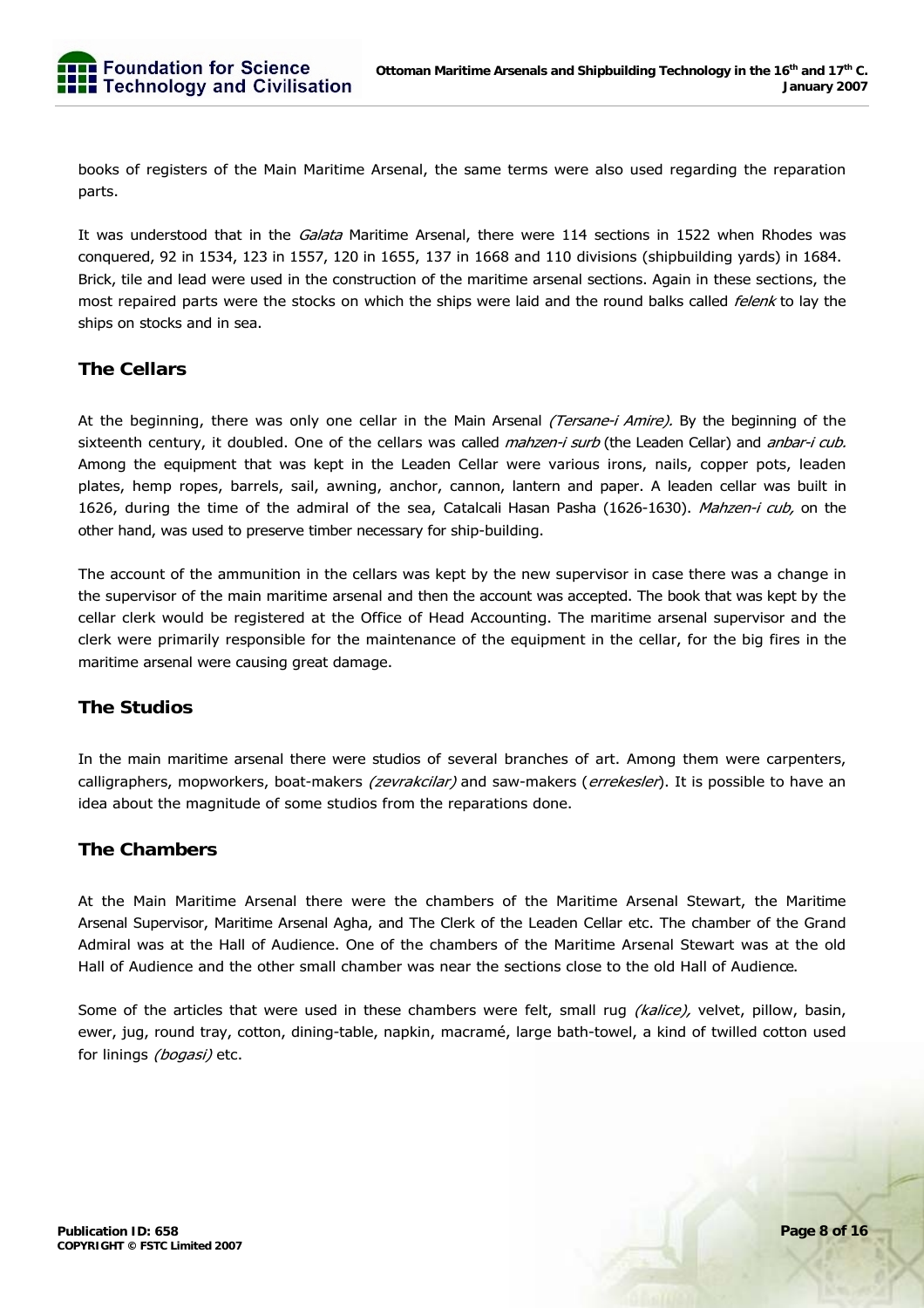#### **The Hall of Audience (Divanhane)**

The Hall of Audience where the administrative affairs were taken care of and chambers of the Grand Admiral and Maritime Arsenal Stewart were located, was first established by Sultan Mehmet the Conqueror and was added a new Hall of Audience during the reign of Sultan Selim I when the maritime arsenal was expanded. In the sixteenth century, there were two halls of Audience in the Main Maritime Arsenal, one of which was old. In the new Hall of Audience that was built in the seventeenth century, there were the chambers of the Grand Admiral and in the old one there was the chamber of the Maritime Arsenal Stewart.

#### **The Dungeon**

The Maritime Arsenal dungeon, in which slaves and criminals were put and also called *forsa* and sanbola was composed of three sections in the sixteenth century. In the first section, the artisans working in the shipbuilding were living, in the second section the ones who had no artistic talents and were forced to live and the third section was used as a hospital. Since the dungeon was surrounded by high walls, only the roofs of the buildings inside could be seen. Also there were no windows and the light was coming through the windows at the ceiling. In the sixteenth century, 300 azab were assigned on duty for the dungeon. Besides the dungeon, there was also a small mosque, bakery, kitchen, bathhouse and fountain.

#### **The Maritime Arsenal Garden**

The garden that was established in Haskoy for the first time by Sultan Mehmet the Conqueror was also referred to as the Maritime Arsenal Garden because of its proximity to the maritime arsenal. It was also called the Has Bahce, since it was a place where the sultans made pleasure walks from time to time. There were mansions (kasirs), bathhouses, numerous chambers, a hall with fountain (sofa-i sadirvan), and a stable and similar buildings. The most important palace of the Maritime Arsenal Garden, the imperial mansion (Kasr-i Humayun) was built in 1613 during the reign of Ahmet I by the Grand Admiral Halil Pasha (1608-11, 1613-16). The Ottoman Sultan were going to the Garden from time to time through the sea, riding horses and climb to Okmeydani and played the game of jereed (cirit and cevgan).<sup>12</sup>

#### **Other Ottoman Maritime Arsenals**

#### **The Gallipoli Maritime Arsenal**

The primary, largest and orderly of Ottoman maritime arsenals was built in Gallipoli. During the construction that had started in 1390, the damaged outer wall of the Gallipoli castle was pulled down and the inner castle on a hill was strengthened. The artificial port composed of two pools in each side for the ships to take shelter. Also, for security reasons two towers were built in the entrance of the port that could be closed with a chain. Together with this port, there were shipbuilding yards, equipment preservation depots, fountains to provide water for the ships, bakeries for ship's crackers, and gunpowder depots which made the Gallipoli maritime arsenal a complete state maritime arsenal.

<sup>&</sup>lt;sup>12</sup> For derailed information about the buildings within the arsenal, see, Bostan, Tersane-i Amire, pp. 7-14.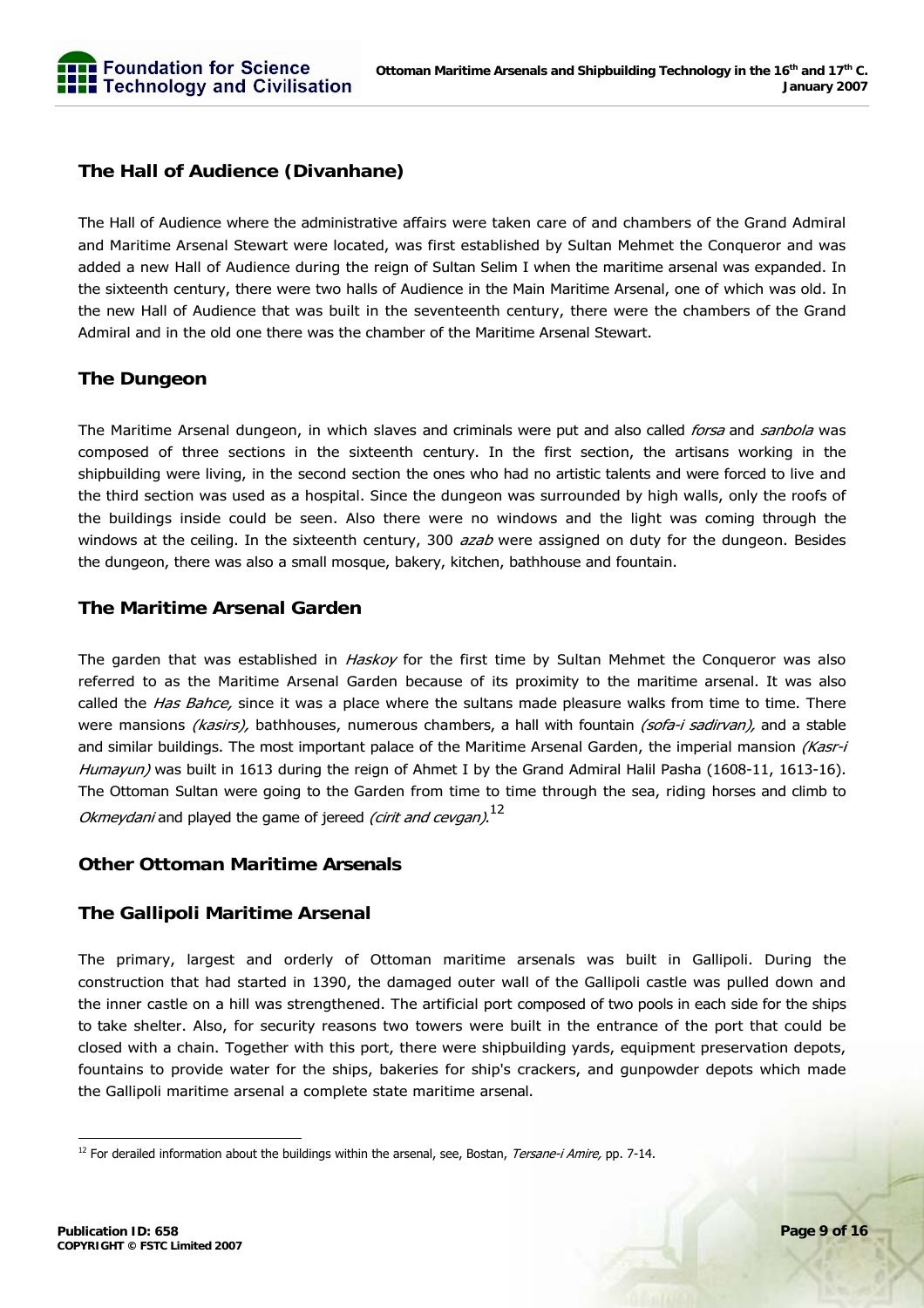Despite the establishment of a new maritime arsenal in Galata with the conquest of Istanbul, the Gallipoli maritime arsenal had kept its importance until the end of the reign of Sultan Selim I. Moreover, Gallipoli had become the settlement area and a central sanjak of the province of Cezayir-i Bahr-i Sefid in 1534.

After the assignment of Gallipoli to maritime arsenal and navigation affairs, during the first years of the Ottoman state, the indigenous Greeks appointed to work were paid salaries and some others were paid wages called *harac ispenc* and *avariz-i divaniyye* for the ship-building and reparation and the maintenance of the pool.

In the first half of the sixteenth century, with the development of the Galata Maritime arsenal, the Gallipoli Maritime arsenal became the second rank in importance and was used only when there was a need for shipbuilding. The Gallipoli Maritime arsenal which had 30 pools in 1526 was repaired from time to time in later stages.

#### **The Sinop Maritime Arsenal**

**E** Foundation for Science **F** Technology and Civilisation

Sinop was a very appropriate maritime arsenal since it was the only natural port in the Black Sea coast and had the necessary resources for shipbuilding which could all be found in the neighbourhood of Sinop. The right to use the forests in Sinop was granted to the Main Maritime Arsenal and most of the trees were used in the ship-building in Sinop and some were sent to Istanbul.

The Ottoman Empire had inherited the maritime arsenal in Sinop from *Candarogullari* and had built many of the war ships in this maritime arsenal. As a matter of fact, among the ships that were built in the Sinop Maritime Arsenal in 1566 were 15 galleys and 3 barges, and in 1571, 25 galleys. We can understand from the variety and amount of the ships that Sinop was the third biggest maritime arsenal after the Galata and Gallipoli arsenals.

#### **The Izmit Maritime Arsenal**

The presence of suitable forests around Izmit which had a maritime arsenal even before its conquest by the Ottomans had enabled the ship-building to take place here in all periods.

The Izmit maritime arsenal was one that had shipbuilding yards and timber cellars. The maritime arsenal that was located near the Hunkar Palace had been repaired from time to time in the sixteenth century. For instance, after the general reparation in 1554, its four gates and some walls had been rebuilt in 1556.

#### **The Suez Maritime Arsenal**

The Ottomans had started ship-building in Suez against the Portuguese who had come to the Black Sea and aimed at helping the Mamluk Navy by building the arsenal long before the conquest of Egypt. Just in 1513, 20 ships that were built under the supervision of an Ottoman seaman, Selman Reis, were laid on the sea in the presence of the Mamluk Sultan Kansu Gavri. In 1517, when the Ottoman undertook the protection of the Red Sea and especially Hejaz with the conquest of Egypt, through the seizure of Yemen in 1526, and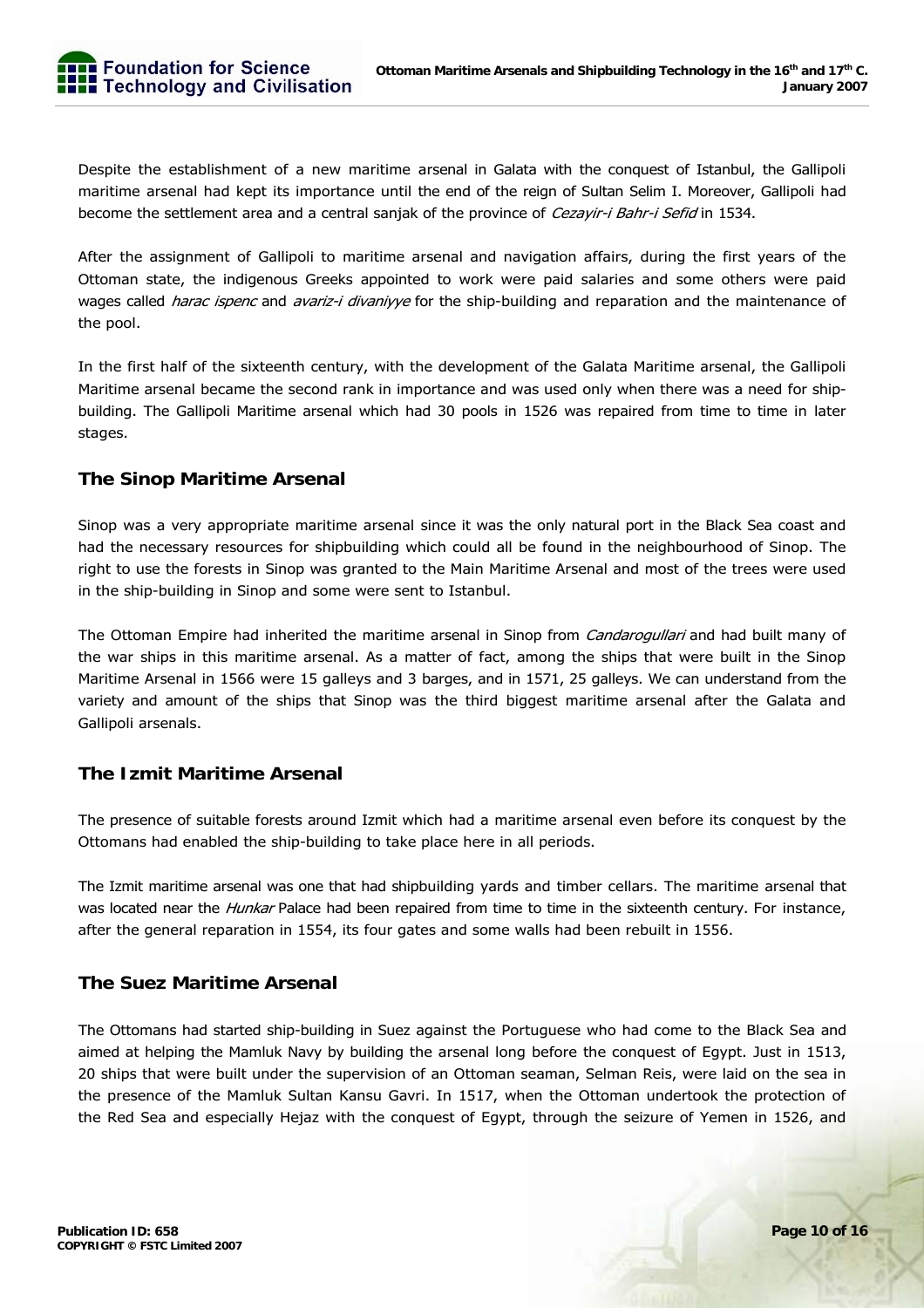

Aden in 1538, they tried to establish control in the region. The Suez Grand Admiralty and the maritime arsenal had been transformed into a naval base for the Red Sea and the Indian Ocean.

The asset of the Ottoman Navy that was present in the Red Sea in 1525 was 6 small war galleys *(bastarda)*, 8 galleys and 3 small galleys (kalyata). In 1531, 80 ships, 30 of which were galleys and were built in the Suez maritime arsenal with the aim of fighting with the Portuguese in Yemen and in the Indian Ocean under the command of Egypt's governor-general Hadim Suleyman Pasha. In the Suez maritime arsenal, the Mediterranean-type ships were built. The activities in this maritime arsenal were increasing from time to time depending on the years of the expeditions, and sometimes were decreasing so that the presence of the maritime arsenal was being questioned.

#### **The Birecik Maritime Arsenal**

The establishment year of the Birecik maritime arsenal is not known exactly, but it is understood that it was active in the first half of the sixteenth century. Actually, in 1522, rowboats, in 1571, 250 military ships and 150 grain ships were built.

#### **The Basra Maritime Arsenal**

With the conquest of Egypt (1517), the Ottomans had acquired the Suez maritime arsenal and could have had access to the Red Sea and the Indian Ocean. With the acquisition of Basra in 1538, they acquired a new port and a base.

In the sixteenth century, there was also a grand admiralty and the navigation affairs were conducted intensely. A Portuguese traveller, who had visited the Basra maritime arsenal in 1563, indicated that he had seen 5 newly-built galleys and also galleon-type ships. Again in the Basra maritime arsenal, 5 kalyatas were built in 1571, and 15 galleys were repaired.

#### **The Ruscuk Maritime Arsenal**

With the conquest of Hungary, a navy was formed on the Danube and in the Ruscuk maritime arsenal, small galleys, frigates, the Hungarian sayka, and a kind of boat with no top called ustuacik that were suitable for the Danube, had started to be built.

#### **The Samsun Maritime Arsenal**

The maritime arsenal in which the most numerous ships were built after Sinop and especially the hemp fibre and hemp ropes were used in ship-building technique was in Samsun.

#### **The Kefken Maritime Arsenal**

By having a look at the amount of the ships built, it is understood that the Kefken maritime arsenal was very active. This maritime arsenal was inherited with an edict. In case of reparation, eight volunteers were appointed from that region, to be held exempt from *avariz* tax.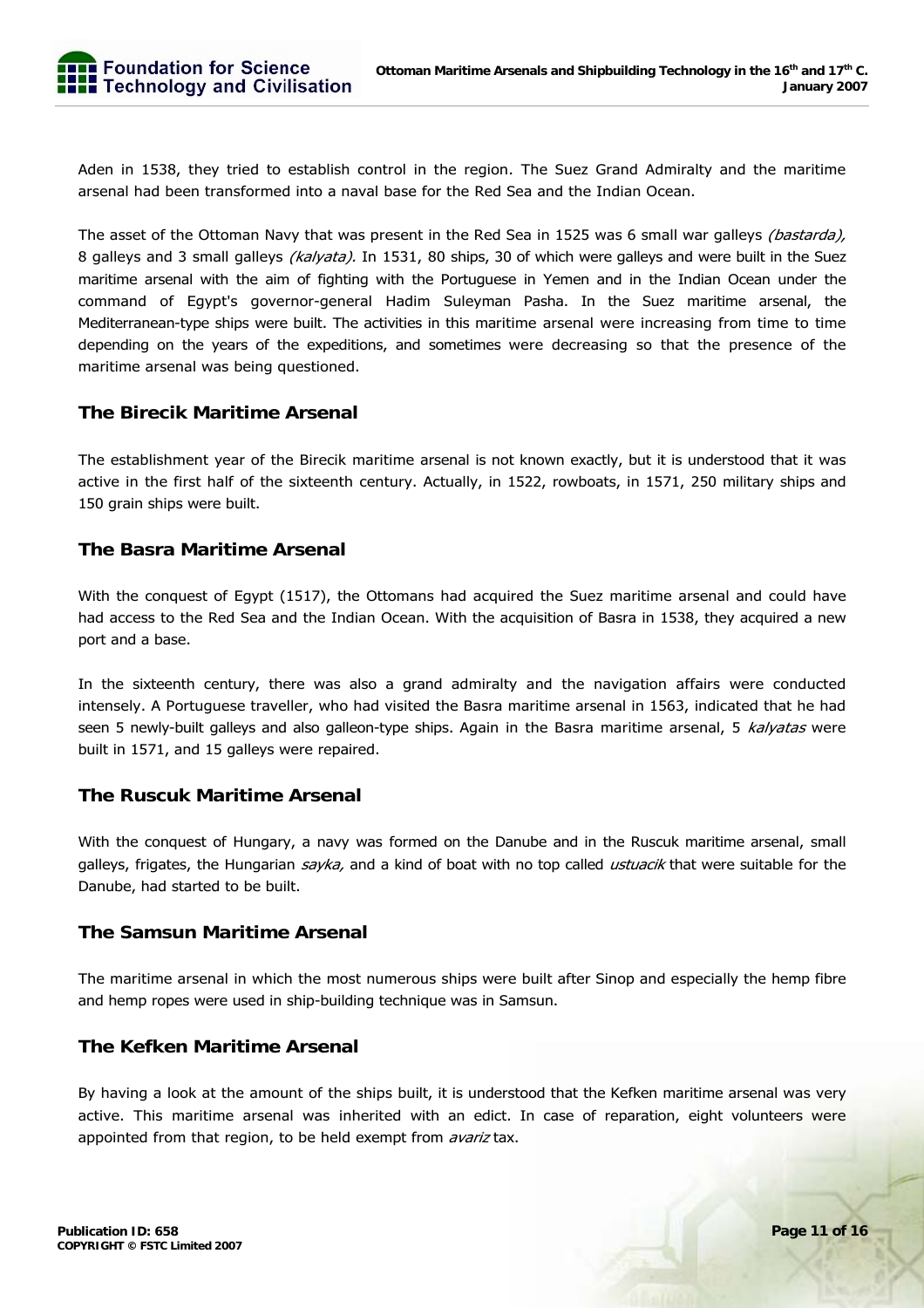#### **Other Ship-Building Yards**

In the sixteenth century and especially in time of war preparations, there were also shipbuilding activities in the maritime arsenals other than the Main Maritime Arsenal and the above-mentioned ones. Actually, in the aftermath of the defeat of Inebolu, imperial orders were issued for shipbuilding in many coastal seaports and the shipbuilding activities to continue. For instance, as the order about the provision of nails sent in October-November 1571 to Vize Bey and the Maritime Arsenal Clerk implied, in Thrace and Anatolia 50 ships each, 100 in total were envisaged to be built. In the same year, if it is considered that the number of ships built in the Main Maritime Arsenal totalling 134, the rest of the activities outside the Main Maritime Arsenal can be considered as having a great share in the total production. Among the shipbuilding yards were the ones in Varna, Ahyolu, Vize, Ineada, Trabzon, Semendire, Nigbolu, Mohac, Budin, Sakarya, Kemer, Silivri, Biga, Samanli, Istankoy, Inebahti, Preveze, Avlonya, Nova, Antalya and Alanya.13

#### **Types of Ships Built In the Maritime Arsenal**

The Ottomans increased their naval power towards the end of the fifteenth century. They adapted technical terms in navigation and navigation experiences from their Western neighbours and especially from the Venetians. They increased the number and type of their ships and established their hegemony in the Mediterranean in the first half of the sixteenth century.

The ships in the Ottoman navy were divided into two: Those with the oars and those with the sails. The ship which ran with both the oars and the sail were called "cekdiri", "cekdirir", or "cekdime", those that ran with the sails only were called "yelkenli" (sailing ships) or "galley-type ships."

The ships with oars, called 'cekdiri were divided into two groups as the large fleet ships and the narrow fleet ships. Among the big fleet ships were bastarda, galley, kalyata and frigates.

The Bastarda was bigger than the galleys, smaller than barges with 26-36 seats. Each of its oars was pulled by 5-7 oarsmen. They were divided into three with respect to their magnitude as the medium bastarda, the pasha bastarda, and the sultan bastarda.

The most utilized warship and the most destructive one in the Ottoman fleet since its inception was the galley. The length of an Ottoman galley between its sternposts was 42-43 meters. Galleys were long and narrow and fast-moving. Each galley had three sails, two awnings, five anchors (lenger) and 27 coils (kanga!) of ropes. At the end of the fifteenth century each galley had a big cannon and 4 guns (darbzen) and 8 prangi cannons. In the galleys one empty space for the oars was used as a kitchen. Each oar was pulled by four or five people. So, in a normal galley, there were 328 people, 100 of which were warriors, 196 (or 245) oarsmen, 20 rope-workers and others.

The Kalyata was a warship of 32-34 meters long, had 19-24 seats and was used in ship chasing. They had a cannon ball and had 220 people during the war.

<sup>&</sup>lt;sup>13</sup> For a detailed list of the maritime arsenal and shipbuilding yards by the sea and on the rivers in the Ottoman Empire and for the shipbuilding activities, see, Bostan, Tersane-i Amire, pp. 14-29 For the maritime arsenals and shipbuilding yards, see also I. H. Uzuncarsili, Osmanli Imparatorluğunda Merkez ve Bahriye Teskilati [The Central and Naval Organization of the Ottoman Empire] (Ankara 1948), pp. 394-405.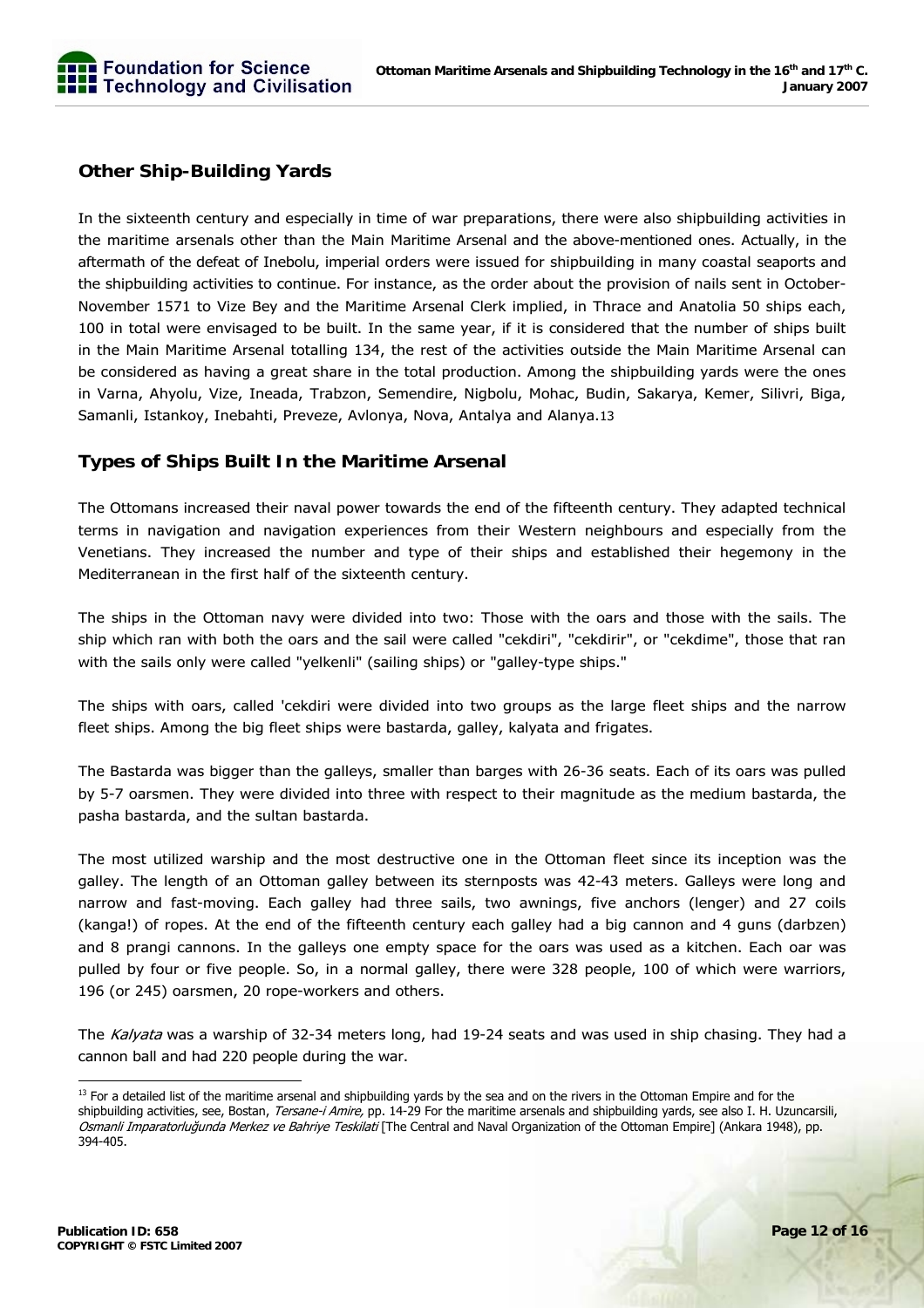

The Firkate had 10-17 seats and 2-3 oarsmen were pulling the oars. At the same time it was used in the rivers and had 80-100 people at times of war.

The narrow fleet ships were mostly used as auxiliary ships and some of them were used in transportation or in rivers. Among them were karamursel (small cargo crafts) which were initially used as a warship and then for transportation. Among others that had an important place were sayka (a kind of Hungarian boat) that was used on the rivers or sometimes on the Black Sea Coast, iskampoye, that was used as messenger and transportation, ustuacik,, aktarma, cekeleve, horse, stone and cannon ships that was used in transportation and quarding.

Even though the sailing ships started to be mostly used in the seventeenth century, there were also ships that used sails to some extent in the sixteenth century and they were mostly used in transportation. The most important ones were galleon, *barca,* and *agribar*.<sup>14</sup>

#### **The Necessary Materials for Shipbuilding**

The materials that were used for building and equipping the ships were acquired through two means. One way was to obtain these materials as a tax liability from the regions where they were produced the most. The second way was to purchase these materials.

Timber, columns, yard, lead, car, pitch, grease, resin, wax, hemp, mops, linen cloth, canvas embroidery, broadcloth and gunpowder were proposed to the reaya as the family estate (ocaklik) in return for their taxes (avariz).

Being a tax liability, avariz meant that the goods and services would be obtained from the regions and the producers instead of tax payments. Ocaklik, on the other hand, meant the transmission of the necessary equipment to the places which needed these materials in return for avariz. The materials necessary for the maritime arsenals were distributed as ocaklik to the producing areas in return for their avariz and were obtained through this way. The most important material was timber. The appropriate types of timber for shipbuilding were oak, pine, elm, chestnut, walnut, box, linden tree and plane-tree. Timber was mostly provided from Kocaeli and its neighbourhood, Biga and its neighbourhood, and from the Anatolian and Thracian coasts of the Black Sea.

The nail and anchors, and iron that were used in the making of anchor and likewise instruments that were used in shipbuilding were acquired from Samakov that could be considered as the centre of the iron industry. In addition to that, Sofia, Dubnije, Pazarcik, Iznebol and some other places were among those from where iron was provided. Lead was extracted from the mines in Northern Serbia and Bosnian region in Thrace, and from Gumushane, Ergani and Keban mines in Anatolia. Tar was acquired from Albania, Walachia, and the Black Sea region and around Canakkale. Pitch was acquired from Midilli, Avlonia, Pazarcik and Gallipoli. Hemp was brought from the Black Sea region and partly from the Aegean and Thrace. Linen cloth that was produced from cotton was used in the making of ship sails and awnings and was acquired from Gallipoli, Egriboz, Egypt, the Aegean region and Cyprus.

<sup>&</sup>lt;sup>14</sup> For the types of the ships used in the Ottoman fleet, see Bostan, *Tersane-i Amire*, pp. 83-97.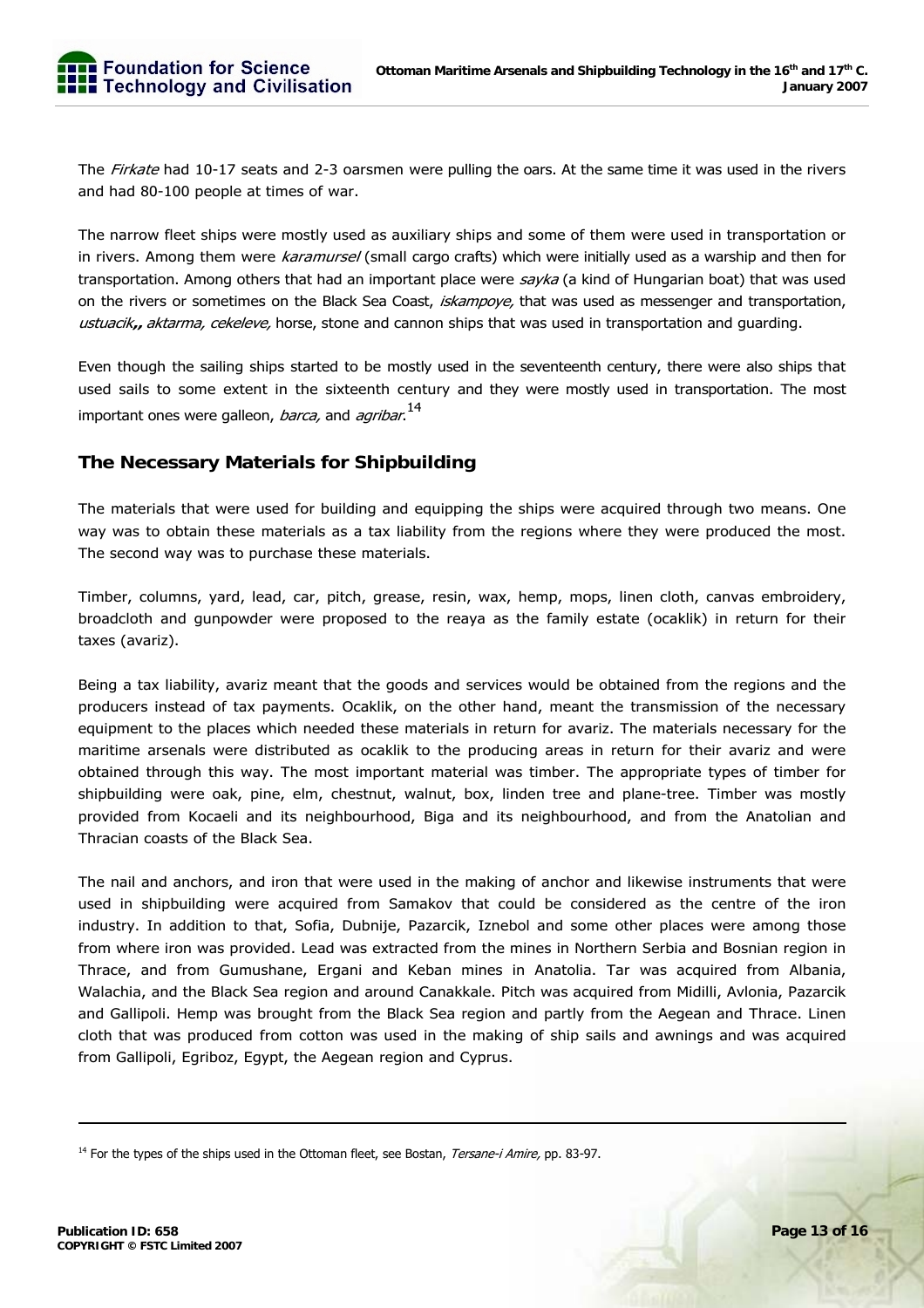

The war materials that were used in ships were gunpowder, cannon ball, bow and arrow. Gunpowder was derived from the mixture of saltpetre, coal and sulphur. Saltpetre was easily found in the lands of the Empire and especially in Karaman, Kayseri, Nigde, Aksaray, Egypt, Syria and Lebanon. Sulphur, on the other hand, was found in around the Lut Lake, and in eastern Anatolia. The most important gunpowder houses were Kagidhane and Sehremini in Istanbul, Gallipoli, Izmir and Salonika. Being the heaviest artillery of the Ottoman land forces, cannon were used in ships according to the size of the latter. Among these cannon types were kolonborna, sayka balls, head and side cannons, darbzen and prangi. The bullets that were to be fired from the cannons were called balls, (yuvarlak meaning round), and they were made of iron or marble. They were produced in Istanbul and Banaluka.

In the sixteenth century, the shipbuilding activities seen in the Ottoman maritime arsenals are very informative about the Ottoman shipbuilding technology and the industry it required. While the Ottomans were continuing their shipbuilding activities, they had no difficulty in providing the necessary materials and ammunition. The sources of ammunition for the Empire were sufficient to maintain the presence of the fleet. For this reason, the materials that were needed by the Main Maritime Arsenal were not imported. On the contrary, some produced goods were even exported because of their high quality, such as the sailcloth.<sup>15</sup>

#### **The Administration of the Ottoman Navy**

The administrative staffs of the Ottoman navy were divided into two: Navy High Officials and Main Maritime Arsenal High Officials. Among the Navy High Officials were the navy commanders and the admirals who worked with them and the other servants on the ships. The Main Maritime Arsenal Officials included the workers in the Maritime Arsenal. (Figure 4)



Figure 4. An Ottoman kalyon, a war ship and naval army personnel. From http://www.turkkorsanlari.com

<sup>&</sup>lt;sup>15</sup> For the materials used in the shipbuilding, the equipment necessity for the functioning of the ships and the ammunition that was put on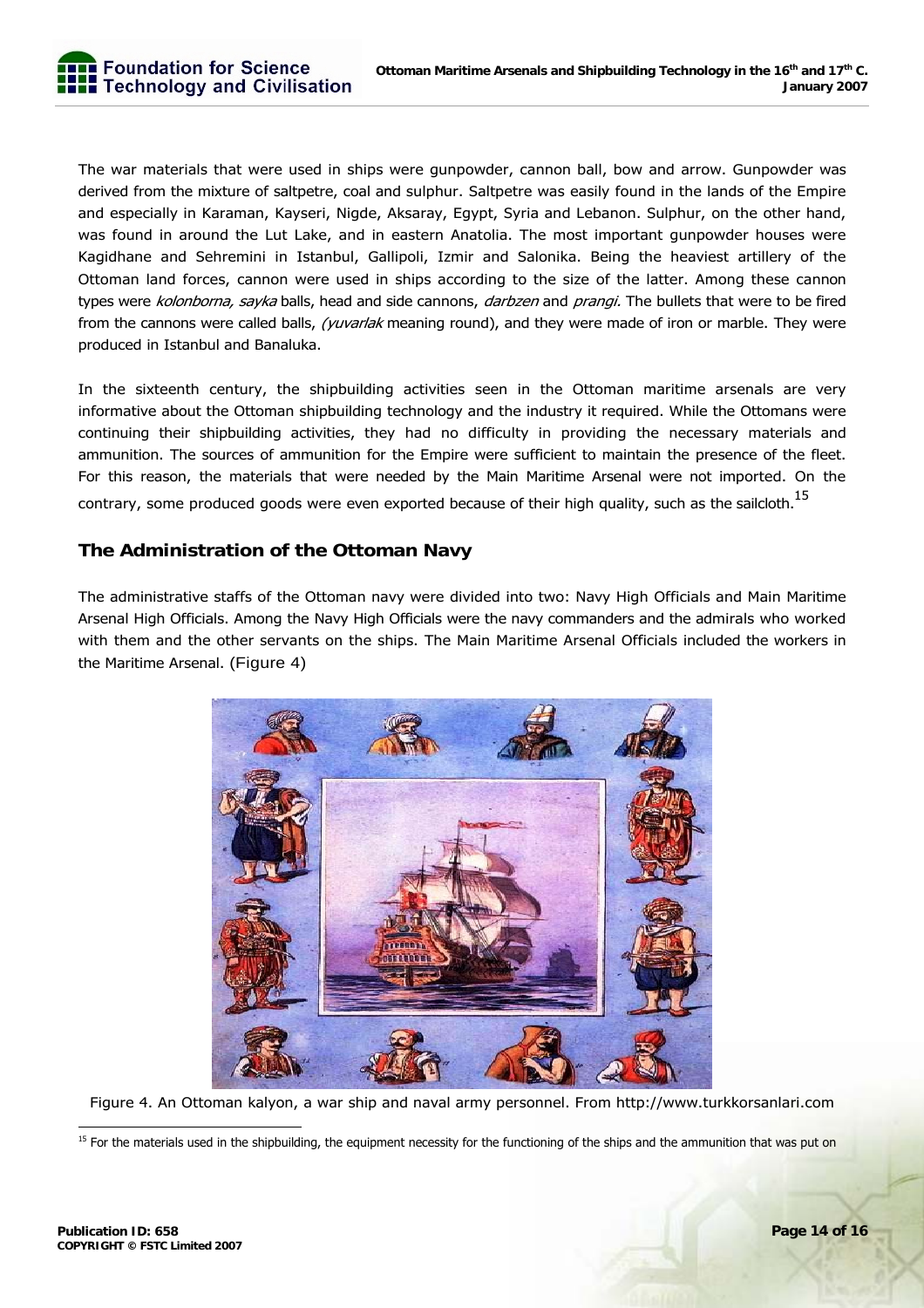The military and civilian head above these ranks working in the Navy and the Maritime Arsenal was the Grand Admiral of the Ottoman Fleet (Kapudan Pasha). Previously, the Grand admirals used to serve as the sanjak beys of Gallipoli. In later stages, they were appointed as the governor-general of the province of Cezayir-i Bahr-i Sefid that was established with the joining of Barbaros Hayreddin Pasha to the Ottoman fleet, and by the end of the sixteenth century they obtained the rank of vizier. The Grand Admiral could join the meetings or imperial council (Divan-i Humayun) when he became vizier. He could hear cases in every place he went with his fleet and when he came to the Maritime Arsenal. He was responsible only to the Grand Vizier and the sultan about the administrative and military affairs of the Ottoman Navy. He also dealt with the administration of the province that he possessed and the completion of the construction of the navy. As a matter of fact, Barbaros Hayreddin Pasha had spent the winter months of the year 1534 in the maritime arsenal dealing with ship-building. Likewise, Kilic Ali Pasha had spent the winter in the maritime arsenal to rebuild the Ottoman fleet that was almost destroyed at Inebahti (1571).<sup>16</sup>

The naval commanders (derya beys) who were called sanjak beys before were also participating in the expeditions with the fief-holder cavalrymen with their galleys. This reserve fleet, also referred to as 'bey ships' separate from the central fleet constructed in the state-owned Main Maritime Arsenal, was formed during the reign of Sultan Selim I. With the joining of Barbaros Hayreddin Pasha under the service of the Ottoman state, and with the formation of the province of Cezayir-i Bahr-i Sefid, the sanjaks devoted to navigation were attached to this province. This province, like the others was composed of sanjaks and the sanjak beys were serving their posts in the maritime expeditions. During the formation of the province of Cezayir-i Bahr-i Sefid, there were the sanjaks of Rhodes, Midilli and Egriboz in addition to the central *sanjak* Gallipoli. By the mid-sixteenth century Karlini, Inebahti and Chios were some other islands were added to them and in time, their number changed.

The naval commanders possessed the same sort of authority as the *sancak beys* had in administration and protocol. These commanders were in charge of coastal security, and the protection of coasts in their region and the commercial vessels against the pirates with the ships under their command.<sup>17</sup>

The Maritime Arsenal High Officials were working in the maritime arsenal when the fleet was there and at a time when ships were built and repaired. When the fleet was sent to the expedition, some of them were leaving, since there was less to do. Among those officials were Tersane Emini (official in charge of dockyard) and, under his command, katip, ruznamceci, Mahzen Eminleri, Liman Katibi, Defter Emini and his kethuda. The Maritime Arsenal Supervisor used to deal with shipbuilding there with his attendants and used to provide the necessary equipment.

The most important figure among the Maritime Arsenal High Officials was the Maritime Arsenal Agent who was also one of the commanders of the fleet. He was the second in rank after the Grand Admiral in maintaining order in the maritime arsenal.

The population in charge of maritime arsenal affairs were the captains, marine workers ( $azab$ ) and the ones working in the ship-building were such craftsmen as carpenters, caulkers, cutters and mop-workers. By the mid-sixteenth century, the number of the maritime arsenal population was approximately 2650.<sup>18</sup>

Foundation for Science **ELL** Technology and Civilisation

ships as war materials, see Bostan, Tersane-i Amire, pp. 101-179.<br><sup>16</sup> Ismet Parmaksizoglu, "Kaptan Pasa", IA, VI, 206-210.